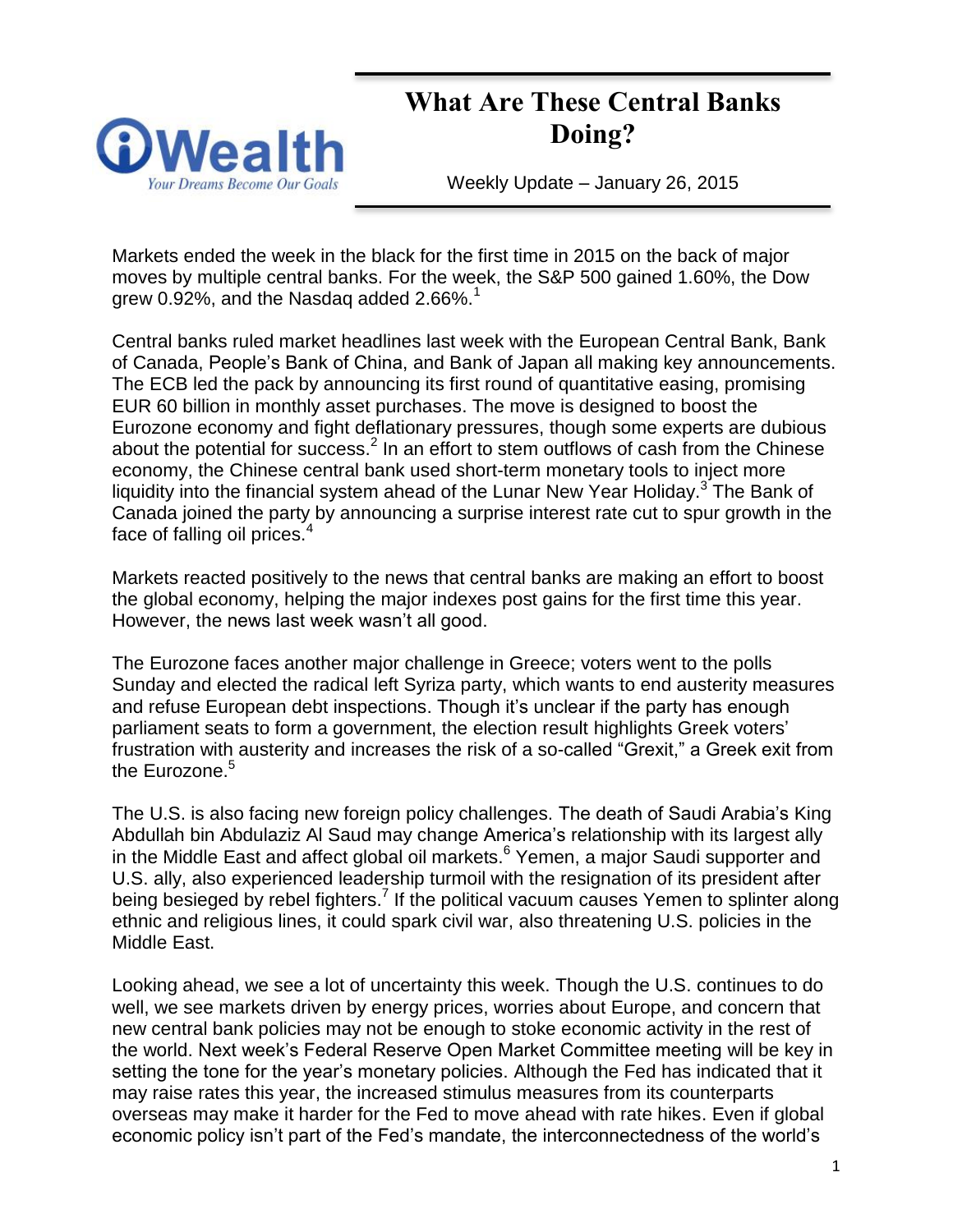economy and the importance of the U.S. dollar in global trade mean our central bankers must take into account global risks when making policy decisions.<sup>8</sup> The week ahead is also filled with important earnings reports, which could make or break the Q4 earnings season. Thus far, earnings have been uninspiring, though overall earnings growth is expected to be positive.<sup>9</sup>

When markets turn volatile, it's important to remain disciplined by sticking to your own financial strategies while staying flexible enough to take advantage of opportunities as they arise. We're keeping a close eye on market events as they develop and will keep you updated.

## **ECONOMIC CALENDAR:**

**Monday:** Dallas Fed Mfg. Survey

**Tuesday:** Durable Goods Orders, S&P Case-Shiller HPI, New Home Sales, Consumer **Confidence** 

**Wednesday:** EIA Petroleum Status Report, FOMC Meeting Announcement **Thursday:** Jobless Claims, Pending Home Sales Index

**Friday:** GDP, Employment Cost Index, Chicago PMI, Consumer Sentiment

| Data as of 1/23/2015         | 1-Week   | <b>Since 1/1/15</b> | 1-Year     | 5-Year   | 10-Year |
|------------------------------|----------|---------------------|------------|----------|---------|
| Standard & Poor's 500        | 1.60%    | $-0.34%$            | 12.22%     | 17.59%   | 7.57%   |
| <b>DOW</b>                   | 0.92%    | $-0.84%$            | $9.11\%$   | 14.74%   | 7.00%   |
| <b>NASDAQ</b>                | 2.66%    | 0.46%               | 12.78%     | 23.15%   | 13.39%  |
| U.S. Corporate Bond Index    | $-0.17%$ | 1.10%               | 4.10%      | $2.27\%$ | 1.04%   |
| <b>International</b>         | 2.63%    | 0.72%               | $-6.71%$   | 2.68%    | 2.01%   |
| Data as 1/23/2015            | 1 mo.    | 6 mo.               | $1 \, yr.$ | 5 yr.    | 10 yr.  |
| <b>Treasury Yields (CMT)</b> | 0.02%    | 0.07%               | 0.17%      | 1.33%    | 1.81%   |

Notes: All index returns exclude reinvested dividends, and the 5-year and 10-year returns are annualized. Sources: Yahoo! Finance and [Treasury.gov.](http://treasury.gov/) International performance is represented by the MSCI EAFE Index. Corporate bond performance is represented by the DJCBP. Past performance is no guarantee of future results. Indices are unmanaged and cannot be invested into directly.

### **HEADLINES:**

**Jobless claims fall from 7-month high.** Weekly claims for new unemployment benefits dropped last week, erasing the previous week's increase, which pushed weekly claims to the highest level seen since June. Seasonal factors around holiday hiring are likely to blame for the volatility.<sup>10</sup>

**U.S. factory activity slows.** The manufacturing sector continued to grow in January, but the pace of activity slowed as new orders weakened. Though some seasonal factors may be affecting data, job creation in the sector remains steady, indicating underlying demand may not have dropped.<sup>11</sup>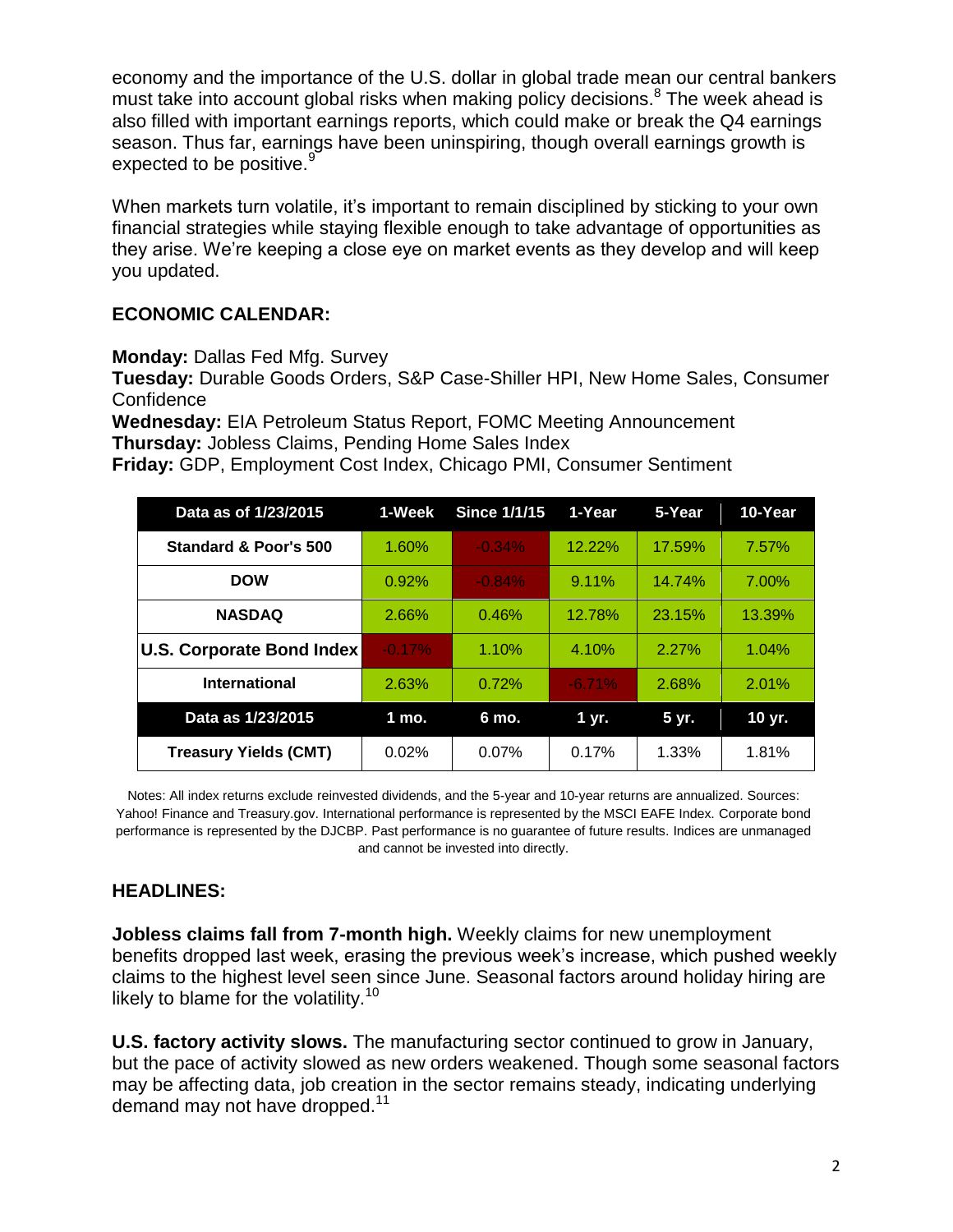**Single-family housing starts to reach multi-year high.** Groundbreaking on new single-family homes reached the highest level in 6-1/2 years in December. Though housing activity has lagged in the last year, the new construction trend could indicate greater demand for housing as the economy improves.<sup>12</sup>

**Mortgage applications surge.** The volume of mortgage applications increased dramatically last week, pushing total volume 41% higher than the same period last week, in another hopeful sign for the housing sector. Economists cite low mortgage rates and a reduction in Federal Housing Administration mortgage insurance premiums as factors.<sup>13</sup>



"*You have to accept whatever comes, and the only important thing is that you meet it with the best you have to give."*

*– Eleanor Roosevelt*



# **Miso and Potsticker Soup with Crispy Snap Peas**



*This light soup comes together quickly for a busy weeknight meal.*

Serves 6

### **Ingredients:**

2 tablespoons vegetable oil 2 scallions, thinly sliced, whites and dark green parts separated 2 teaspoons fresh ginger, peeled and finely grated Kosher salt and black pepper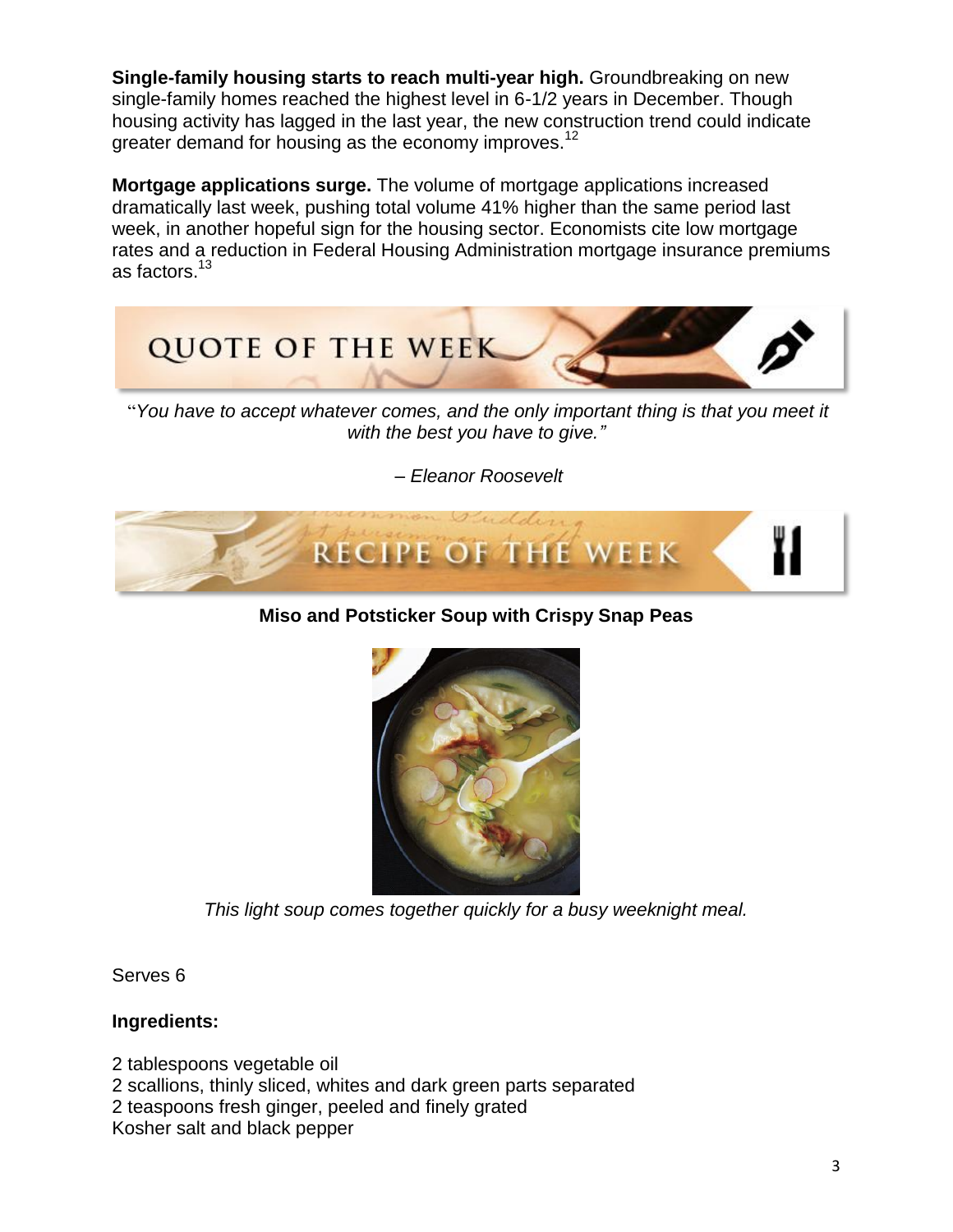½ cup white miso (an Asian soybean paste; often found in the refrigerated section of your supermarket)

7 cups chicken or vegetable broth (or water)

1 16-ounce package pork, shrimp, or vegetable potstickers or dumplings (often found in the frozen section of your supermarket)

6 ounces snap peas, thinly sliced

3 radishes, thinly sliced

½ cup cilantro

## **Directions:**

- 1. Heat a large heavy-bottomed pot over medium heat. When warm, add 1 tablespoon of vegetable oil, then add the white parts of the scallion, a pinch of salt, and a pinch of pepper. Cook until the scallions wilt. Add  $\frac{1}{2}$  cup water and the miso paste, stirring to incorporate. Add the broth and cover to bring to a boil.
- 2. While the broth is coming to a boil, heat 1 tablespoon of oil in a skillet over medium-high heat. When the oil is hot – but not smoking – add the frozen potstickers in a single layer and cook until browned. Cook them in batches, if necessary.
- 3. Add the potstickers to the hot soup and cook for 2-3 minutes until warmed.
- 4. Serve the soup in bowls topped with the snap peas, radish slices, scallions, and cilantro.

Recipe adapted from Charlyne Mattox | RealSimple.com<sup>14</sup>



# **Health Insurance Marketplace Premium Tax Credit**

If you bought health insurance through the Affordable Care Act's Health Insurance Marketplace in 2014, you may be eligible for the new Premium Tax Credit. If you elected to have advance payments of the tax credit sent directly to your insurer during the year, you will need to file a federal tax return to reconcile those payments. You should receive a Form 1095-A (Health Insurance Marketplace Statement) by early February, which will have information to help you file your taxes correctly.

For more information about the Premium Tax Credit, please see Publication 5120 "Your Credit, Your Choice" or speak with a qualified tax professional.

Tip courtesy of  $IRS.gov^{15}$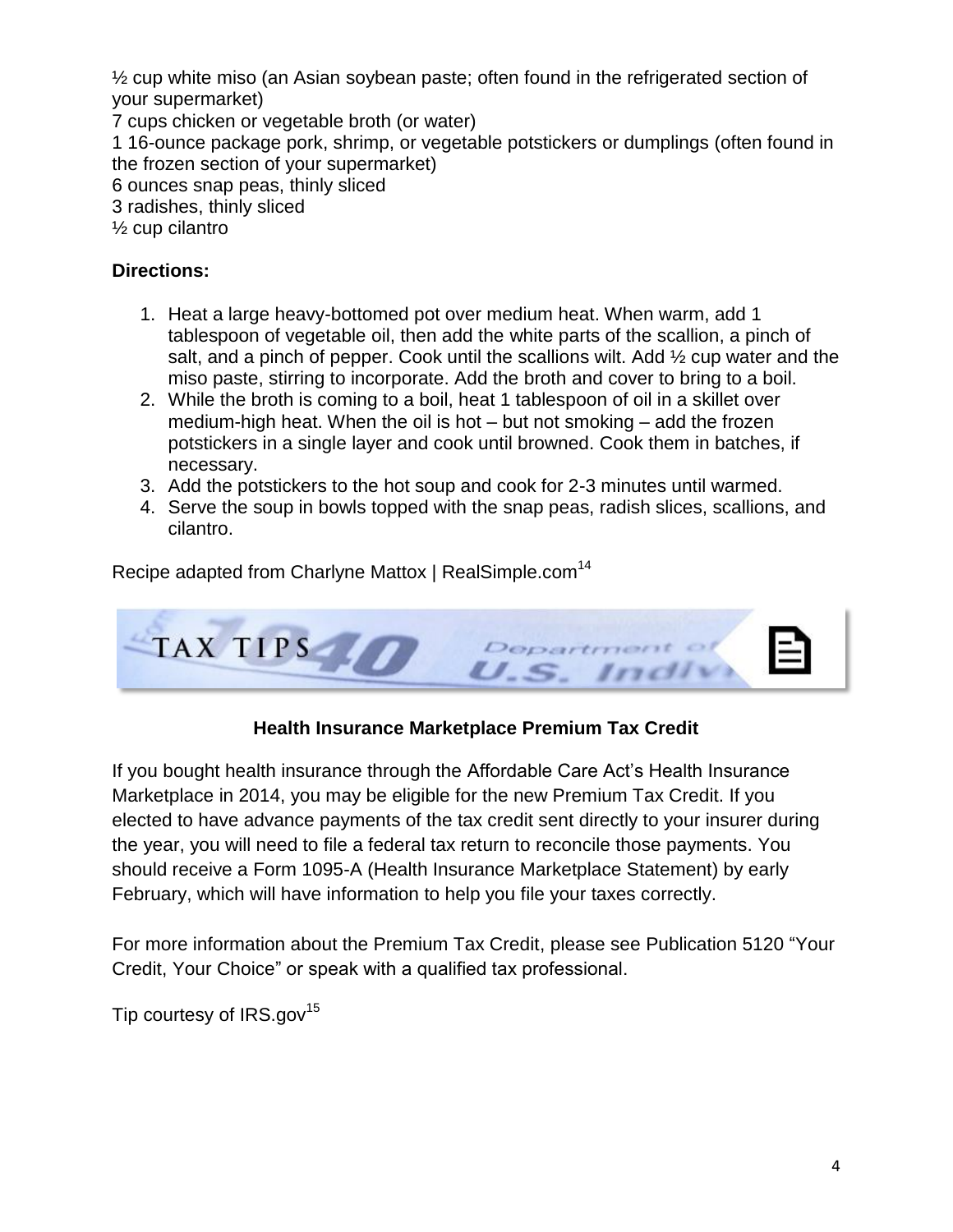

# **Look Behind The Ball For Power**

For longer drives, don't keep your eye on the ball. Instead, focus your gaze several inches behind the ball to promote a stronger, more athletic turn during the swing. A powerful drive starts with a full turn of the upper body and a good weight shift. When you keep your eyes locked on the ball, you may change your spine angle or you fall into a reverse pivot (a torturous position in which your head is tilted toward the target and most of your weight is on your left side). These maladaptive moves can rob your drive of power and cause you to hit thin shots.

Instead of keeping your eyes fixed, focus your eyes behind the ball and use your peripheral vision to see the ball, improving your ability to turn fully and swing athletically.

Tip courtesy of Art Sellinger, Long Drivers of America | Golf Tips Mag<sup>16</sup>



# **New Research Says Salt's Not So Bad**

Though seniors have been told for years to avoid consuming more than 1,500 milligrams of sodium (or about 1 teaspoon of salt), new research suggests that salt isn't quite as dangerous as once believed. Researchers found that upping the daily limit to 2,000 milligrams didn't increase the risk of death, heart disease, or stroke in adults 71 to 80. Though you probably shouldn't drastically increase your salt consumption, the study may suggest that recommended salt intake is unnecessarily low for adults without a history of heart disease.

Tip courtesy of AARP<sup>17</sup>



## **Protect Your Family From Radon**

January is National Radon Action Month and the EPA warns that winter is a particularly dangerous time for radon levels. In the colder months, residents often keep windows closed and spend more time indoors, increasing their potential radon exposure. The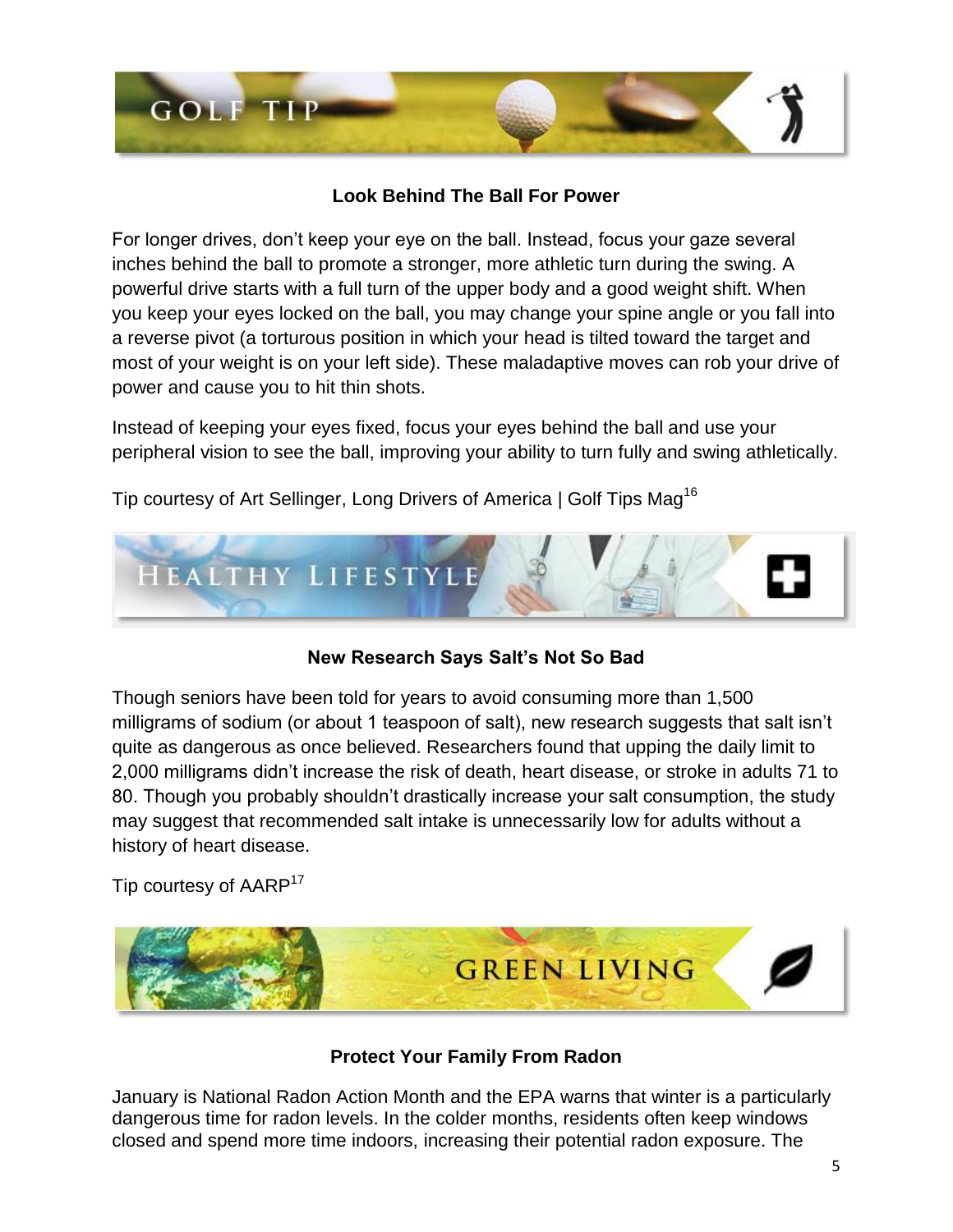EPA estimates that approximately one in 15 homes has dangerously high levels of radon. If you haven't had your home tested for radon levels, call the EPA's hotline at 1- 800-SOS-RADON for more information on how to test or fix your home.

Tip courtesy of  $EPA.gov^{18}$ 

#### *Share the Wealth of Knowledge!*

*Please share this market update with family, friends, or colleagues. We love being introduced!*

Securities, advisory services, and insurance products are offered through Investment Centers of America, Inc. (ICA), member FINRA, SIPC, a Registered Investment Advisor, and affiliated insurance agencies. ICA and iWealth are separate companies.

Investing involves risk including the potential loss of principal. No investment strategy can guarantee a profit or protect against loss in periods of declining values.

Diversification does not guarantee profit nor is it guaranteed to protect assets.

The Standard & Poor's 500 (S&P 500) is an unmanaged group of securities considered to be representative of the stock market in general.

The Dow Jones Industrial Average is a price-weighted average of 30 significant stocks traded on the New York Stock Exchange and the NASDAQ. The DJIA was invented by Charles Dow back in 1896.

The Nasdaq Composite is an index of the common stocks and similar securities listed on the NASDAQ stock market and is considered a broad indicator of the performance of stocks of technology companies and growth companies.

The MSCI EAFE Index was created by Morgan Stanley Capital International (MSCI) that serves as a benchmark of the performance in major international equity markets as represented by 21 major MSCI indexes from Europe, Australia and Southeast Asia.

The Dow Jones Corporate Bond Index is a 96-bond index designed to represent the market performance, on a total-return basis, of investment-grade bonds issued by leading U.S. companies. Bonds are equally weighted by maturity cell, industry sector, and the overall index.

The S&P/Case-Shiller Home Price Indices are the leading measures of U.S. residential real estate prices, tracking changes in the value of residential real estate. The index is made up of measures of real estate prices in 20 cities and weighted to produce the index.

The 10-year Treasury Note represents debt owed by the United States Treasury to the public. Since the U.S. Government is seen as a risk-free borrower, investors use the 10-year Treasury Note as a benchmark for the long-term bond market.

Google Finance is the source for any reference to the performance of an index between two specific periods.

Opinions expressed are subject to change without notice and are not intended as investment advice or to predict future performance.

Past performance does not guarantee future results.

You cannot invest directly in an index.

Consult your financial professional before making any investment decision.

Fixed income investments are subject to various risks including changes in interest rates, credit quality, inflation risk, market valuations, prepayments, corporate events, tax ramifications and other factors.

These are the views of Platinum Advisor Marketing Strategies, LLC, and not necessarily those of the named representative, Broker dealer or Investment Advisor, and should not be construed as investment advice. Neither the named representative nor the named Broker dealer or Investment Advisor gives tax or legal advice. All information is believed to be from reliable